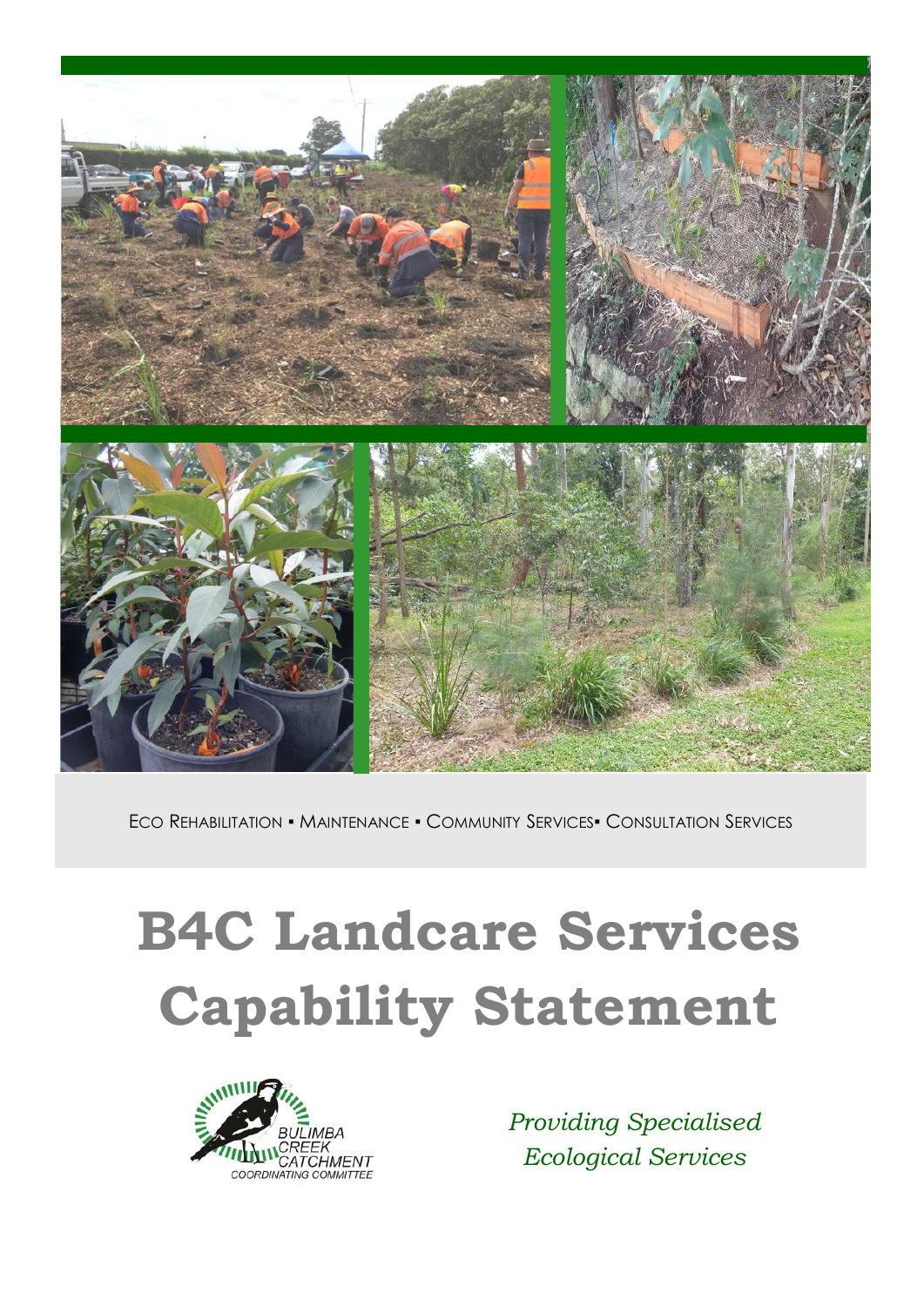# About B4C

The Bulimba Creek Catchment Coordinating Committee Inc. (B4C) operates as a communitydriven Social Enterprise in the Greater Brisbane area. As a Social Enterprise, we reinvest a proportion of our surplus in supporting the environment and the community.

The success of this organisation has been achieved to a major degree by the efforts and outcomes of the *Landcare Services Unit* (LSU).

B4C *LSU* is a professional team of accredited and experienced vegetation rehabilitators who deliver sensitive and quality outcomes. The aims of Landcare Services are to perform ecologically beneficial rehabilitation, adding to public and landscape amenity, ecological corridors and habitat enhancement.

Not being your usual contractor, we provide specialised ecological services which will complement and enhance existing rehabilitation and landscaping projects.



# Supporting the environment and the community

Surpluses we make support the community and environmental work of our group and our network organisations, including Brisbane Catchments Network Inc.

Current activities undertaken by B4C include:

- Supporting bushcare and catchment groups, and community networks city-wide.
- Community nursery and depot which caters for a wide variety of community and referred volunteers including community service, corporates, disability groups, and volunteer support services.
- We run our Sustainability Centre with

### Our Achievements include

• **Preferred Supplier for Urban Utilities**- working under a "Shared Value Creation" contract as *preferred supplier* of vegetation rehabilitation and landscaping for the Greater Brisbane Area – 2011- 2021ongoing

• **Preferred Supplier for Brisbane City Council, Redland City Council and Scenic Rim Council** – for rehabilitation works

**Oxbow Wetlands – Lease with TMR.** Rehabilitation and property plan under an memorandum of understanding with stakeholders – TMR, Powerlink, Energex and SEQ Water

corporate partner Powerlink, developing a 2 hectare education and training centre including a sustainable home (office), native plant nursery, community gardens, permaculture and sustainable technologies displays.

- Learning Network a community and schools program to introduce healthy food gardens and nature-based projects including property and revegetation plans, eco workshops, presentations, art projects.
- Revegetation Rehabilitation Programs working catchment-wide in Brisbane City and Greater Brisbane area.

• **Tingalpa Wetlands Recovery** – commenced in 1998; funding from Landcare Australia – 2005- 2010; funding from Everyone's Environment Grant 2014; BCC Grant 2014; SEQ Catchments Grant 2015-2016

• **Port of Brisbane Partnership since 2013**  working to improve habitat on several sites.

• **Gibson Island Rehabilitation Project**— since 2018; working with 10 industrial partners to revegetate (over 7,000 plants so far) along Bulimba Creek at Paringa Rd, Murarrie.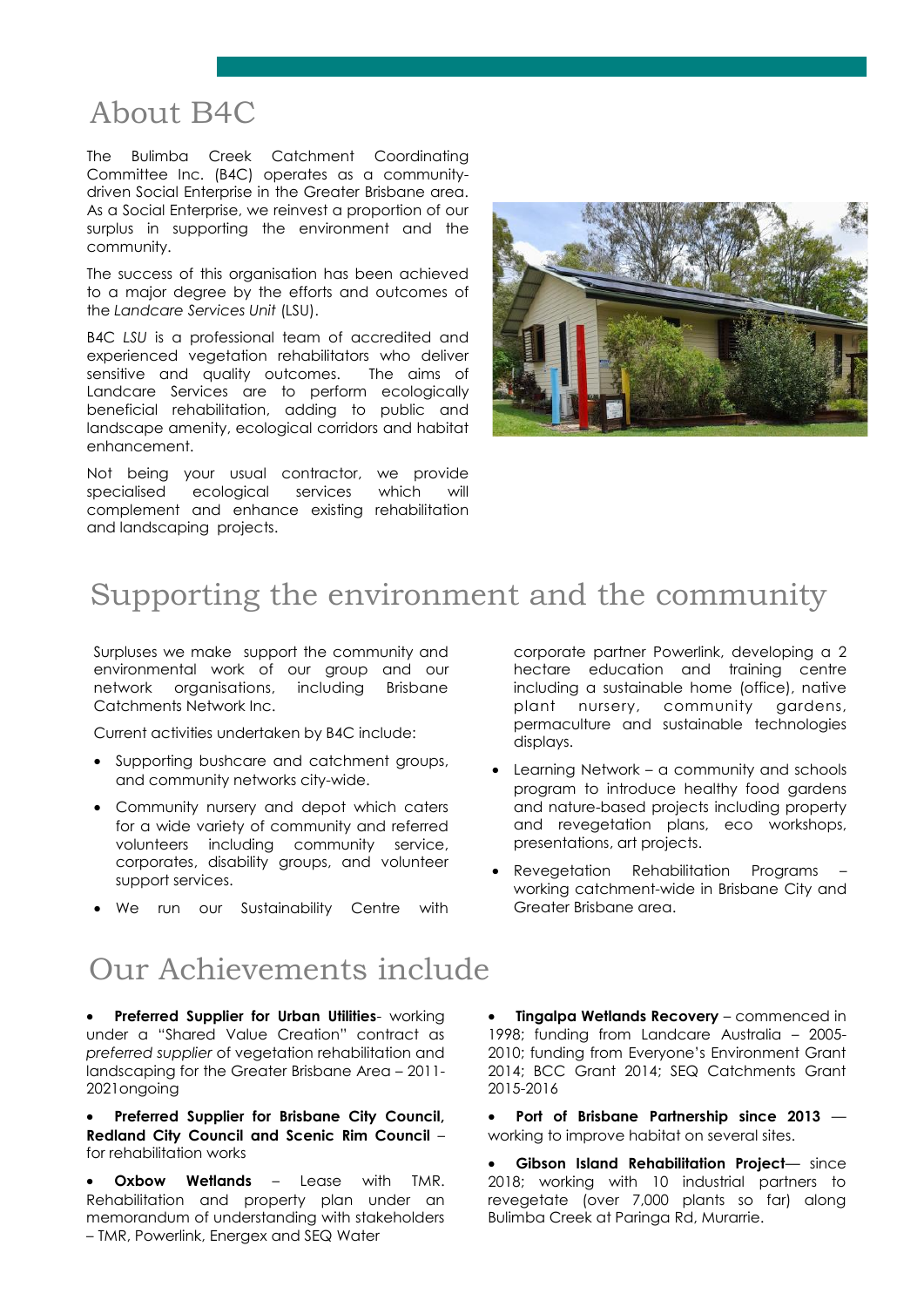## Our Services - *Providing Specialised Ecological Services*

**Ecological Rehabilitation and Restoration**

Rehabilitation of native vegetation of bushlands, natural parklands, recreational reserves, waterways, wetlands, riparian zones and private properties.

Weed control—chemical, mechanical and by hand.

Erosion mitigation.

Soil conservation.



#### **Maintenance**

Maintenance of rehabilitated areas. Maintenance landscaping works - weed control, mowing,

slashing.



#### **Community Services**

Corporate planting days. Environmental education presentations for schools, universities and community. Creek catchment tours.



#### **Consultation Services**

Nest box installation and monitoring. Flora, fauna and habitat surveys. Rehabilitation and vegetation management plans. Water quality testing

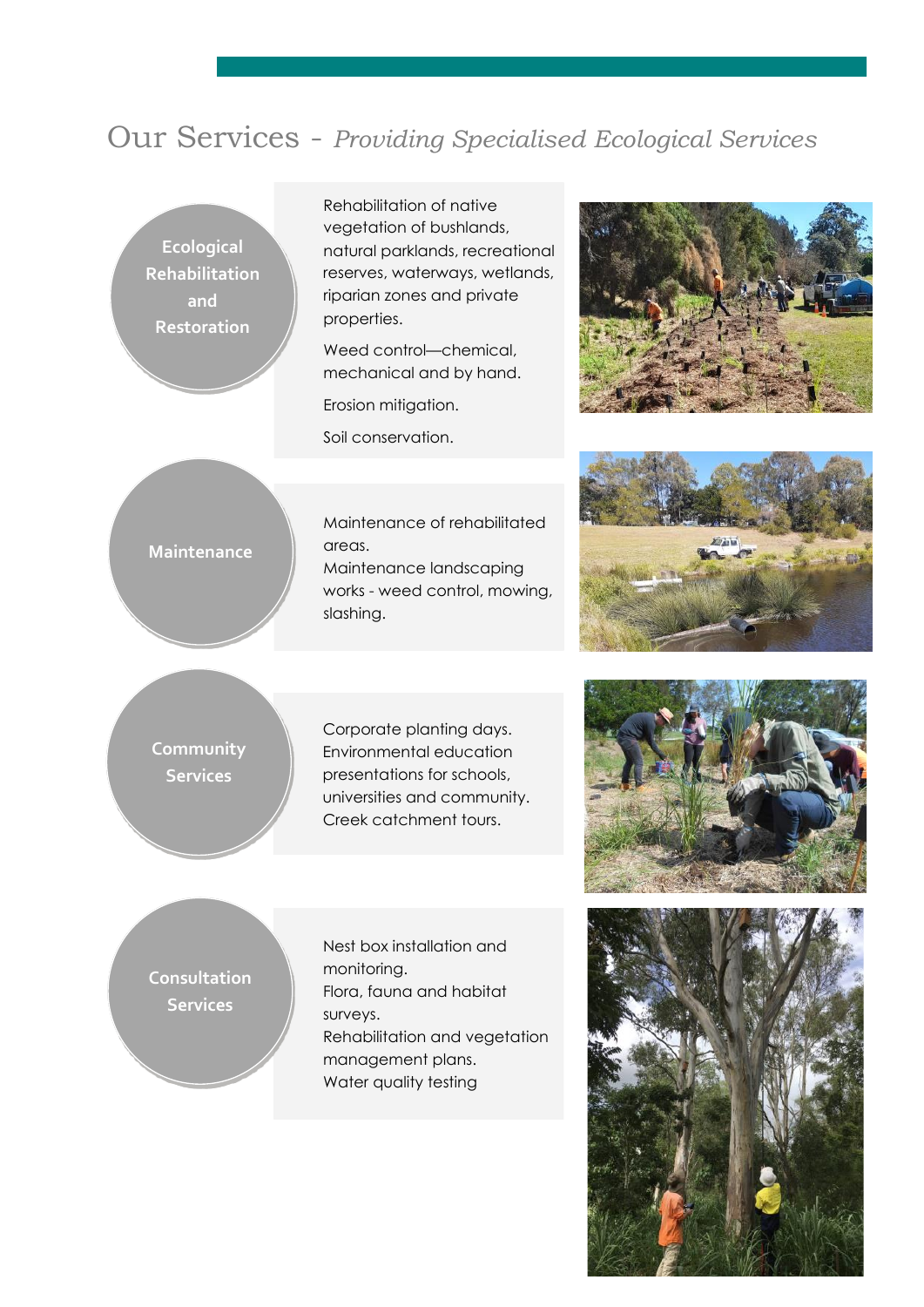# Quality Control

The management of quality control includes responsibility for maintaining operating procedures, ensuring contract compliance and overall supervision of contracted works.

This role is jointly filled by the Management of the Landcare Services team through distribution of roles and responsibilities associated with contract, financial and project management.

#### **Quality Control Measures**

| <b>PLANNING</b>                                                                                                                                                                                                                                                                       | <b>MONITORING</b>                                                                                                                                                                                                                                                                                    | <b>RECORD KEEPING</b>                                                                                                                                | <b>REVIEW</b>                                                                                                                                                                                                        |
|---------------------------------------------------------------------------------------------------------------------------------------------------------------------------------------------------------------------------------------------------------------------------------------|------------------------------------------------------------------------------------------------------------------------------------------------------------------------------------------------------------------------------------------------------------------------------------------------------|------------------------------------------------------------------------------------------------------------------------------------------------------|----------------------------------------------------------------------------------------------------------------------------------------------------------------------------------------------------------------------|
| • Client meetings<br>• Site visits<br>• Eco-hydrology assessment<br>• Aerial mapping<br>• Mapping with delineation<br>of areas<br>• Scope of works<br>• Methodology statements<br>• Risk assessment<br>• Sourcing council<br>approvals<br>• Developing of monitoring<br>methodologies | • Photos of works before,<br>during and after<br>• Regular site visits by<br>project manager<br>• Reporting by on-ground<br>supervisor to project<br>manager on specific issues<br>• High focus on health and<br>safety.<br>• Adherence to best<br>practices, environmental<br>legislation and Acts. | • Quote of works<br>• Daily work sheet reporting<br>• Quarterly or half yearly<br>assessments and summary<br>of site works<br>• Log of herbicide use | • Regular contact with<br>client<br>• Where required, deviation<br>from contract, only in full<br>consultation with and<br>upon approval of client<br>• Contract and site reports<br>annually and upon<br>completion |

# Our Team



#### **WAYNE CAMERON**

Caretaker Landcare Services Manager & B4C Catchment Manager

Wayne has specialist skills in ecological restoration, vegetation management, project management and strategic catchment planning.



#### **HEATHER BARNS**

#### Office Manager

Heather has over 20 years of experience in not-for-profit organisations. She has significant experience in project management, environmental restoration and office management.



#### **CARLY MURPHY**

#### Environment Projects Officer

Carly has a Masters of Environment and over 7 years of experience in environmental monitoring, water sensitive urban design and sustainability.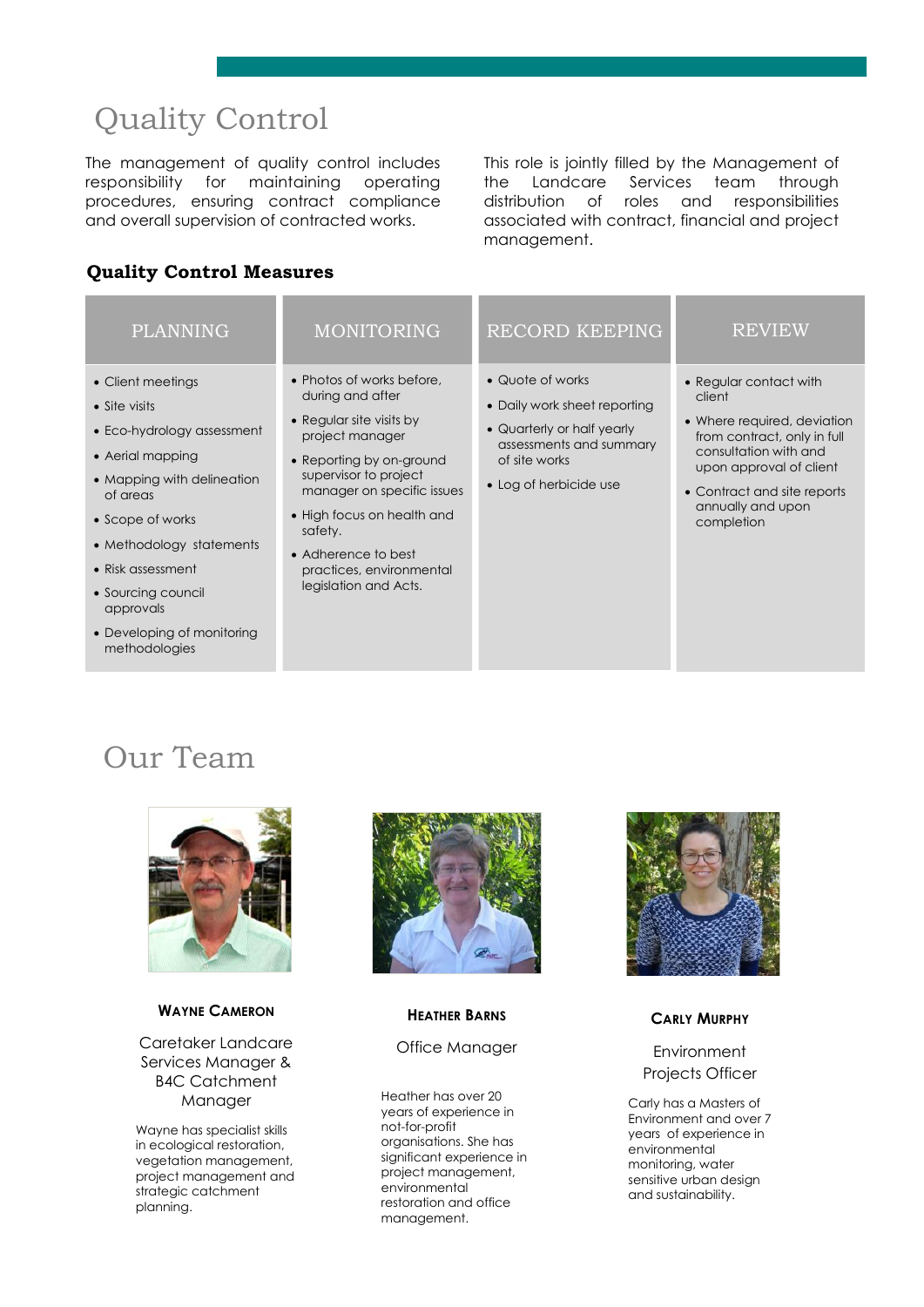# Our Major Clients

| <b>Energy</b>                      | - Powerlink, Energex                                                                                                        |
|------------------------------------|-----------------------------------------------------------------------------------------------------------------------------|
| <b>Water Supply &amp; Sewerage</b> | — Urban Utilities                                                                                                           |
| Local Government                   | - Brisbane City Council                                                                                                     |
| <b>State Government</b>            | - Dept of Transport Main Roads, Dept of Environment & Science, Dept of<br>Community Safety, Dept of Agriculture & Fisheries |
| <b>Federal Government</b>          | - Department Industry Innovation & Science,                                                                                 |
| Infrastructure                     | — Port of Brisbane, Transurban                                                                                              |
| <b>Major Corporation</b>           | — Inghams                                                                                                                   |
|                                    |                                                                                                                             |

# Tender Information

Bulimba Creek Catchment Co-ordinating Committee Inc. is an endorsed Landcare Group with:

- Association Liability Insurance
- Public and Products Liability Insurance
- Workers Compensation through WorkCover Queensland.

Further details are available on request.

#### *Relevant Permits*

*Fire Ants* - Approved Risk Management Plan, Control Certificate and Ranger accreditation.

*Herbicide -* AC/DC Ground Distribution Contractor Licence No GDC749/11

### Subcontractor Details

Prior approval sought when works require use of a heavy duty slasher, bobcat or excavator, mulch spreading, removal of vegetation biomass and dumped industrial or construction debris.

With major chain sawing contract requirements a specialist is always employed.

#### **Preferred contractors**:

#### *Bobcat Hire Group*

Spreading mulch ACN: 611087748 Phone 32031250 http://bobcathire.com.au

#### *ALS Brisbane*

Environmental Testing and Analysis 2 Byth Street Stafford Queensland 4053 Phone: 3243 7222

#### *Redlands Tree Service*

Tree & Stump Removal Services ABN 21 878 397 173 92- 96 Giles Rd, Redland Bay QLD 4165 Phone: 3829 0000

#### *Country Side Slashing*

Slashing and Mowing Contractors ABN 91 413 608 320 Phone: 0420 887 057